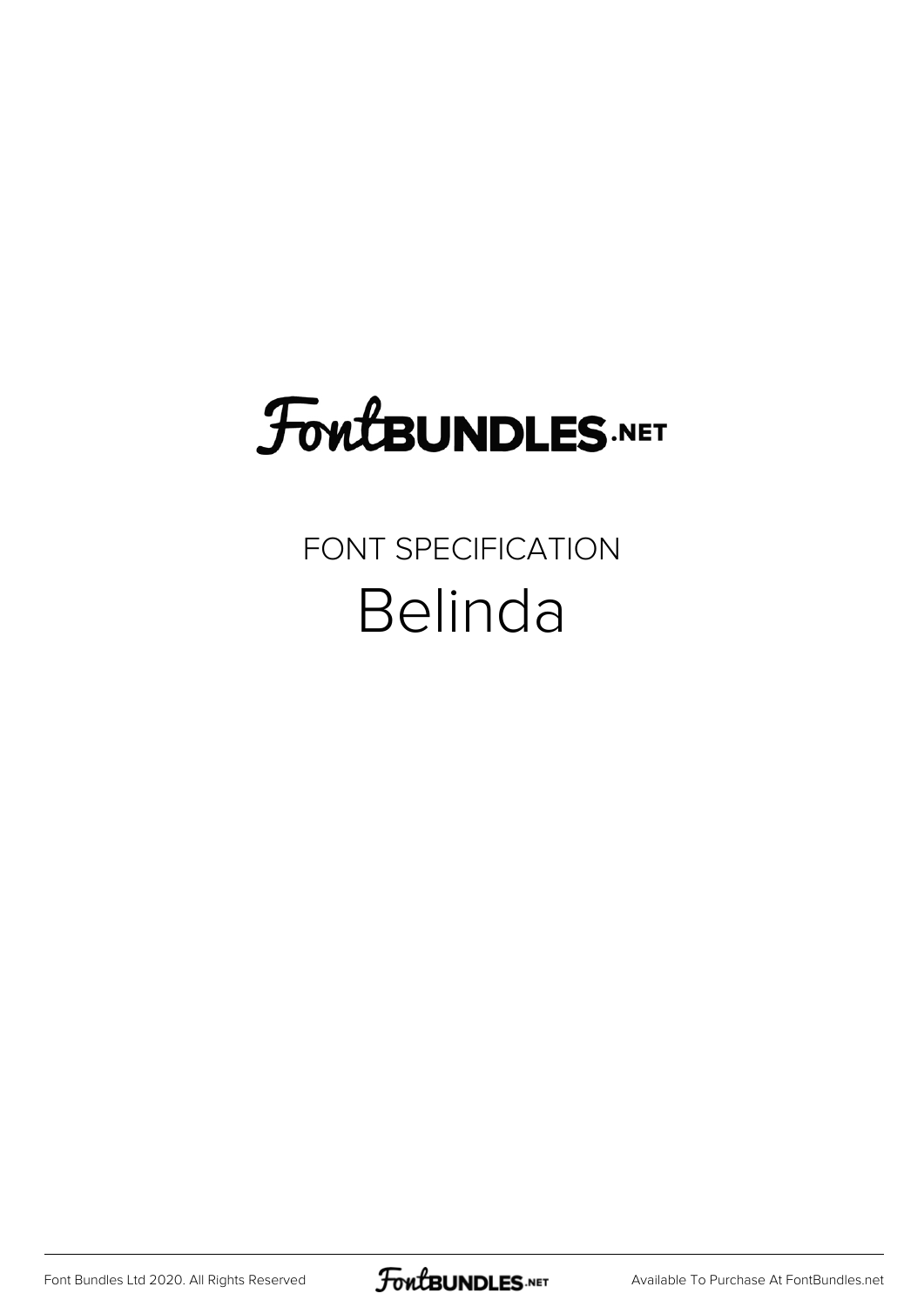#### Belinda - Regular

**Uppercase Characters** 

### ABCDEFGHIJKLMNOPQR  $\mathcal{STUVWX} y\mathcal{T}$

Lowercase Characters

# abcdefghijklmnopqrstuvwxy  $\hat{\mathcal{S}}$

**Numbers** 

#### 0123456789

Punctuation and Symbols

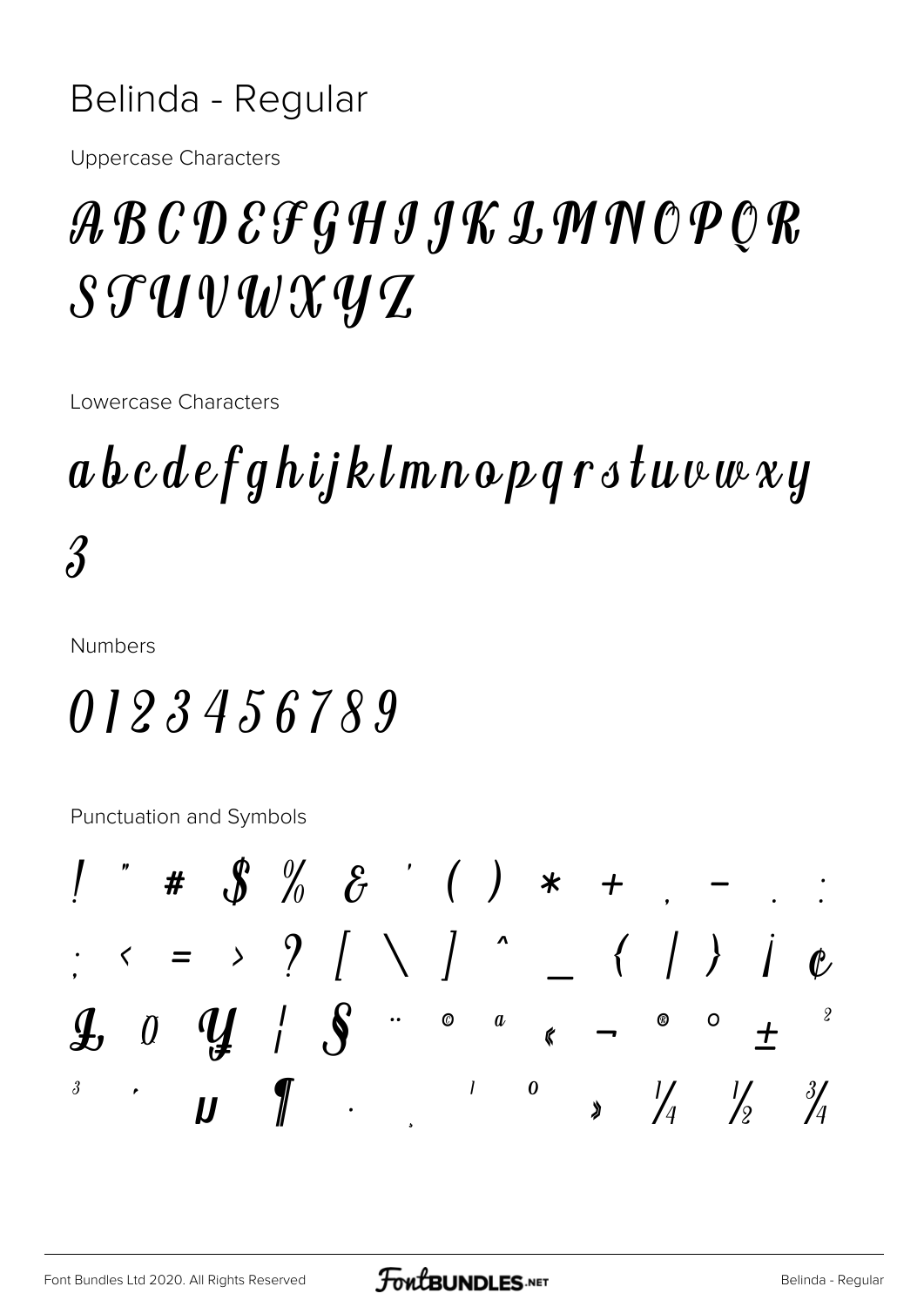All Other Glyphs

|  |  |  | $\dot{\mathcal{A}}$ $\dot{\mathcal{A}}$ $\dot{\mathcal{A}}$ $\ddot{\mathcal{A}}$ $\ddot{\mathcal{A}}$ $\dot{\mathcal{A}}$ $\mathcal{R}$ $\mathcal{C}$ $\dot{\mathcal{C}}$                                                                                |  |
|--|--|--|----------------------------------------------------------------------------------------------------------------------------------------------------------------------------------------------------------------------------------------------------------|--|
|  |  |  | $\label{eq:2} \begin{array}{cccccccccccccc} \dot{\mathcal{E}} & \dot{\mathcal{E}} & \dot{\mathcal{E}} & \dot{\mathcal{I}} & \dot{\mathcal{I}} & \dot{\mathcal{I}} & \dot{\mathcal{I}} & \dot{\mathcal{I}} & \mathcal{D} & \dot{\mathcal{N}} \end{array}$ |  |
|  |  |  | $\label{eq:2} \begin{array}{ccccccccccccccccc} \hat{\mathcal{O}} & \hat{\mathcal{O}} & \hat{\mathcal{O}} & \hat{\mathcal{O}} & \hat{\mathcal{O}} & \times & \mathcal{O} & \hat{\mathcal{U}} & \hat{\mathcal{U}} \end{array}$                             |  |
|  |  |  | $\hat{U} \quad \hat{U} \quad \hat{U} \quad \hat{y} \quad \beta \quad \beta \quad \hat{a} \quad \hat{a} \quad \hat{a} \quad \hat{a}$                                                                                                                      |  |
|  |  |  | $\ddot{a}$ $\dot{a}$ $\bf e$ $\bf e$ $\dot{e}$ $\dot{e}$ $\ddot{e}$ $\ddot{e}$ $\dot{\bf i}$                                                                                                                                                             |  |
|  |  |  | $i$ $i$ $\ddot{o}$ $\ddot{o}$ $\dot{o}$ $\dot{o}$ $\dot{o}$ $\ddot{o}$                                                                                                                                                                                   |  |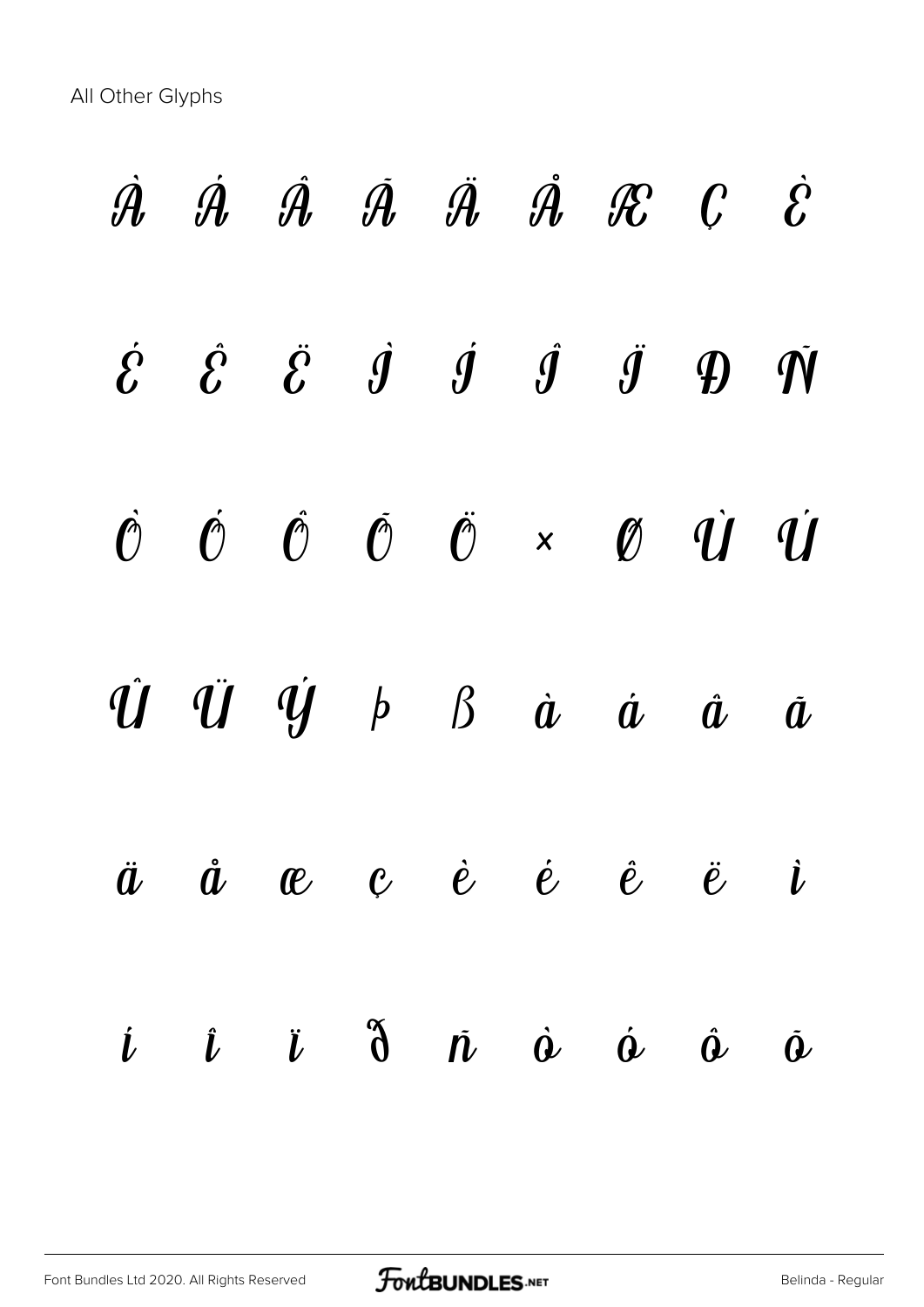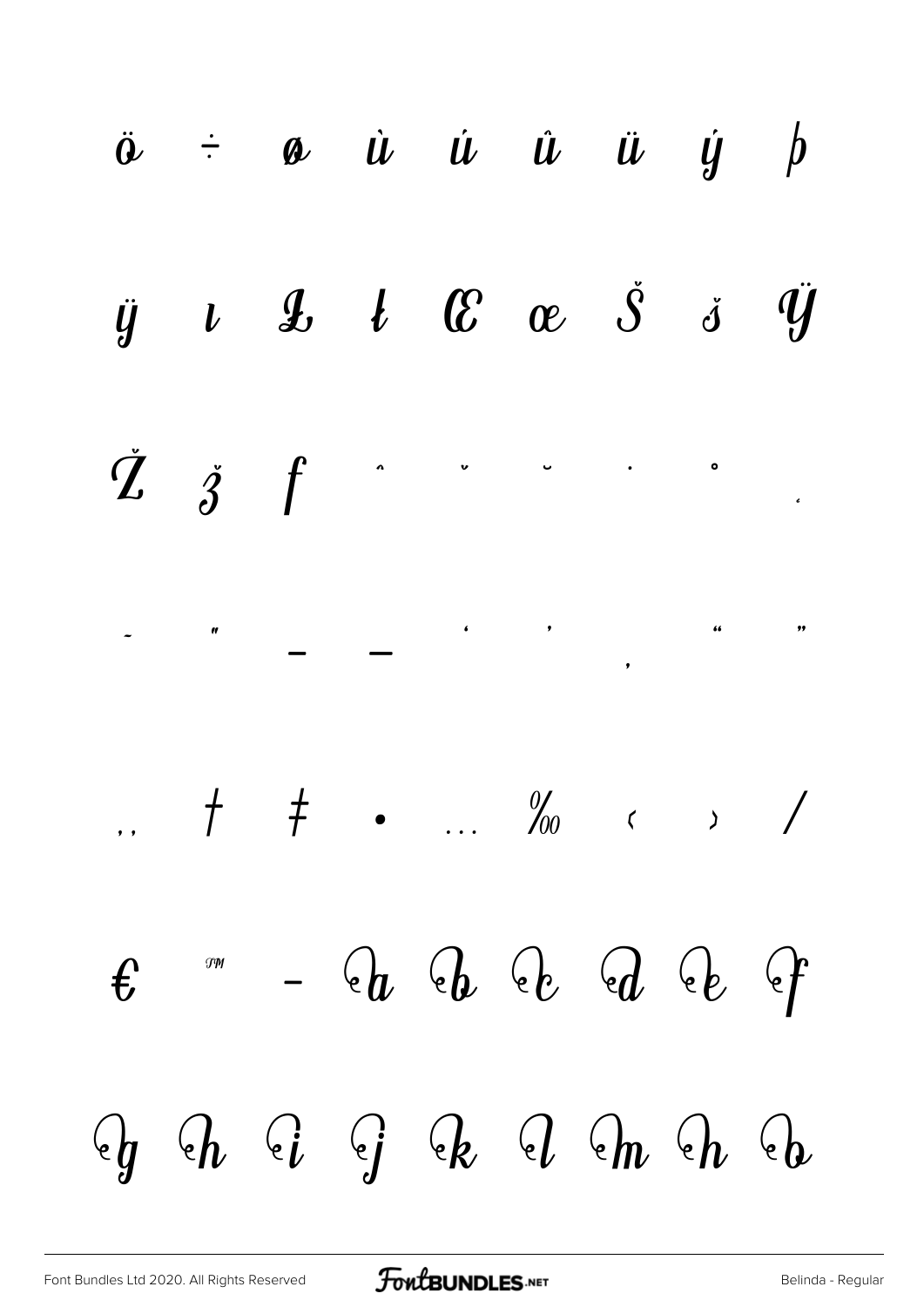$Q_p$   $Q_p$   $Q_p$   $Q_s$   $Q_t$   $Q_e$   $Q_e$   $Q_e$  $\frac{1}{2}$   $\frac{1}{2}$   $\frac{1}{2}$   $\frac{1}{2}$   $\frac{1}{2}$   $\frac{1}{2}$   $\frac{1}{2}$   $\frac{1}{2}$   $\frac{1}{2}$   $\frac{1}{2}$   $\frac{1}{2}$   $\frac{1}{2}$   $\frac{1}{2}$   $\frac{1}{2}$   $\frac{1}{2}$   $\frac{1}{2}$   $\frac{1}{2}$   $\frac{1}{2}$   $\frac{1}{2}$   $\frac{1}{2}$   $\frac{1}{2}$   $\frac{1}{2}$   $h^{\circ}$  is js  $k^{\circ}$  is no  $n^{\circ}$  is  $p^{\circ}$  $\phi$  vs vs ts  $w$  vs  $w$  vs  $w$  vs  $\psi$  $3^{\circ}$  a d h i k l m n A M A S J J D J  $J_3$  b d h k  $C$